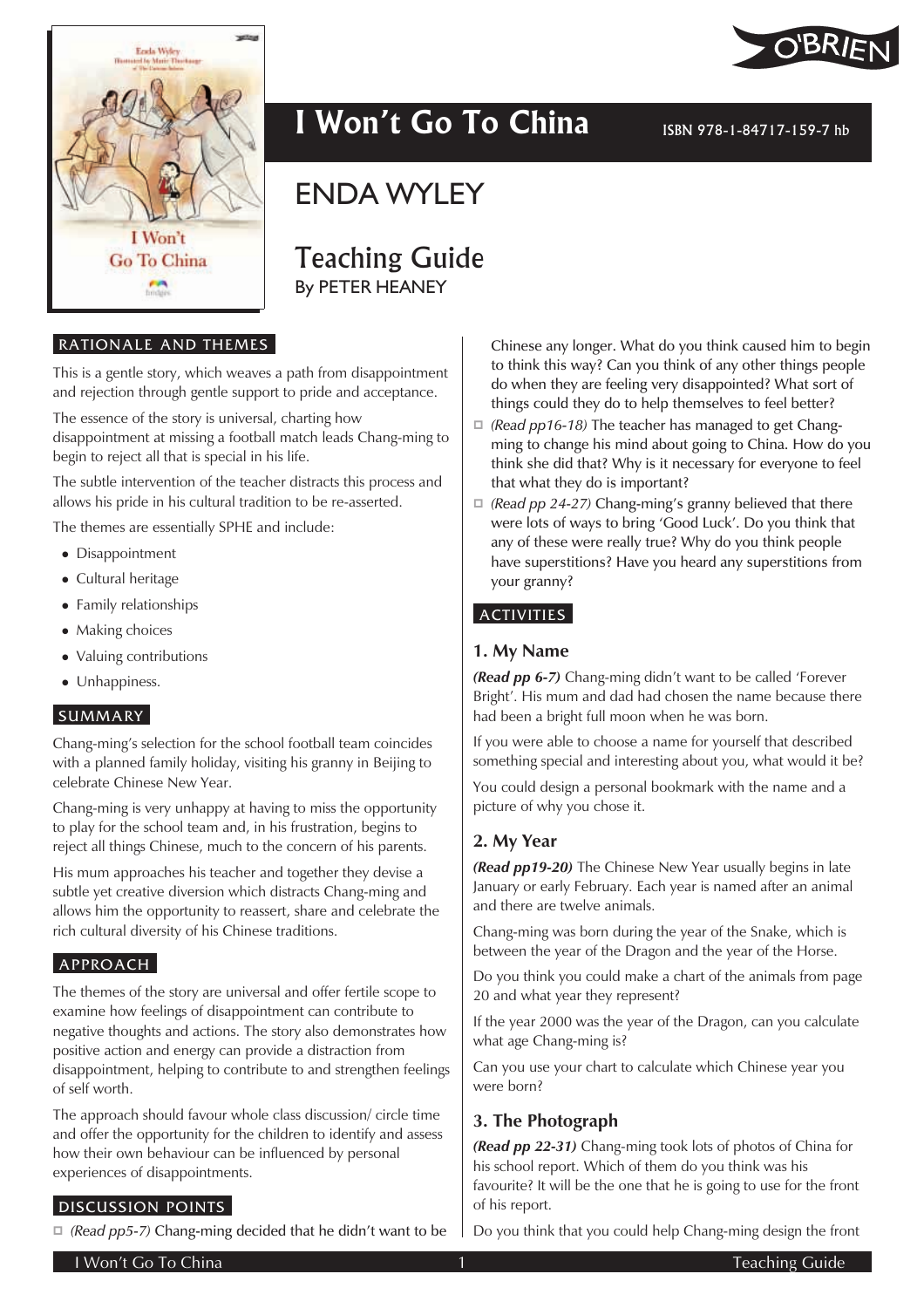#### cover for his report?

It will have a title and several pictures and drawings as well as some interesting facts about China and the Chinese New Year.

# **4. The Wish**

*(Read p26)* As his hair was being cut, Chang-ming made a wish. If you were to have one wish, can you say what it would be and explain why you chose it?

If you cut out and decorate a star shape, you could write your wish on one side and then your explanation on the other.

# **5. Dressed to Impress**

*(Read p27)* Mei Li has bought Chang-ming a new outfit of Chinese clothes for the New Year party.

It is a beautiful outfit and Chang-ming looks splendid dressed in such bright colours.

Do you think that you could draw a picture of Chang-ming in his Chinese clothes?

You can find a template at: www.tinyurl.com/ChineseClothes

# **6. Glad to Be….**

*(Read pp29-32)* Chang-ming finally realises that he is lucky to be Chinese. Can you find three things that you think helped to

# Class Project

In the story, Chang-ming is disappointed at missing the football match and, in his frustration, he begins to resent being Chinese. It is only when he is given the opportunity to report on his trip to Beijing for Chinese New Year that his pride is restored and he is able to appreciate the richness of his Chinese tradition and heritage.

# **1. Proud to be**

This first activity is best suited to a whole-class project with everyone having the chance to make a contribution. The focus of the activity can either be broadly environmental or focused on a specific issue, as appropriate.

The prompt of the activity could be:

*'Chang-ming eventually realised that he was proud and glad to be Chinese. What do you think there is to be proud of in your own background / area / tradition?'*

The initial activity could simply be a walk around the immediate local environment (school / local area) identifying items of interest.

Research and information-gathering could then be classified, eg:

*Places we see / Things we do… etc*

For display, a simple generic form, such as a blank tree or a blank map, could be used to represent either the area or the tradition, and the children could then add their own individual comments on what they think makes them most proud to be associated with it.

Cut-outs in the shape of hands or leaves could be used for the comments and these could be attached to the tree/map, emphasising not only the sense of association but also the range and diversity of opinion.

persuade him? You could illustrate these with a drawing.

Could you think carefully about the place where you are from and what you would say to someone to convince them that you are proud of your own background?

Could you choose and illustrate three things that make you proud of your own tradition?

# **7. My granny thinks I'm?**

*(Read pp 25 & 32)* Chang-ming's granny thinks he is very special. She has lots of photos of him, and when she sees him for the first time she is very happy.

How do you think that your granny/granddad would describe you so that everyone knew how special you were to them?

If they were talking about you to a neighbour, what might they say?

Could you write out what they might say and then perform it for the others in the class, perhaps?

You could pretend to be your granny and begin your description of yourself with:

*'My Caoimhe is just…'*

# **2. Celebration**

The previous activity can also be themed as appropriate and focused at an individual level of ability, where the children are given the opportunity to record their own observations and impressions of a specific cultural celebration or event.

During the activity, children will get the opportunity to develop awareness of different forms of writing and consider how the differences between fact and opinion can be used to create different impressions.

Class and small-group discussion about the nature of fact and opinion will give children a valuable opportunity to develop personal thinking skills as they try to clarify the impression that they want to create and consider how to use the literary tools to create it.

The task asks the children to create a single A3 sheet on their specific topic. The task suits either individual or small-group output.

Initially, whole-class discussion can be used to create an adequate range of ideas and suggestions, ensuring the individual finished tasks will have a range of pictures and comment.

The comment falls into three categories:

- 1. DID YOU KNOW: (Fact and information: concise and clear)
- 2. PEOPLE SAY: (Opinion: comment or popular myth)
- 3. I LIKE: (Personal preference /opinion)

Class discussion can draw the distinction between the different categories of comment, how they can be used to create an impression and how they can be recognised. *(See template on page 3)*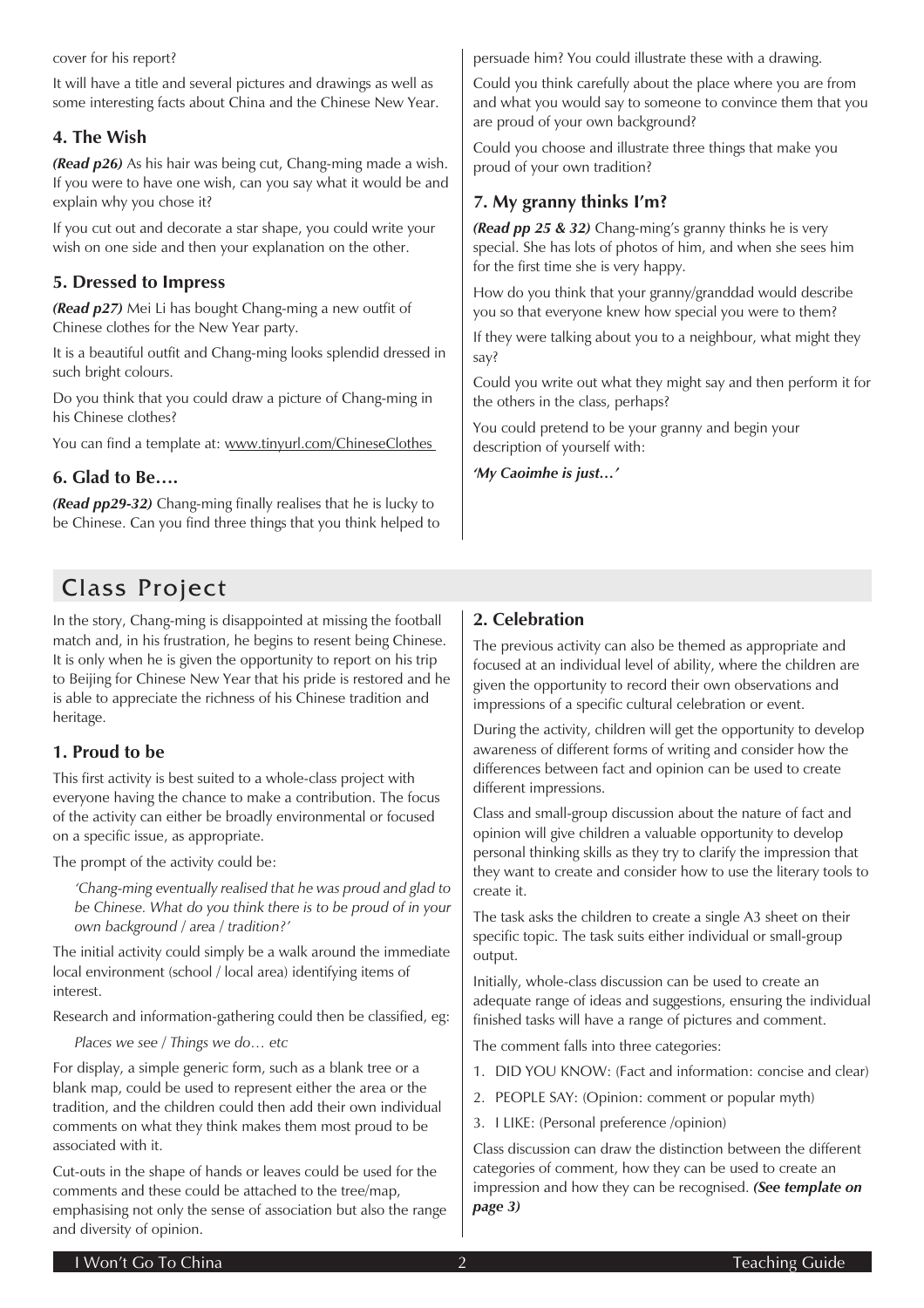